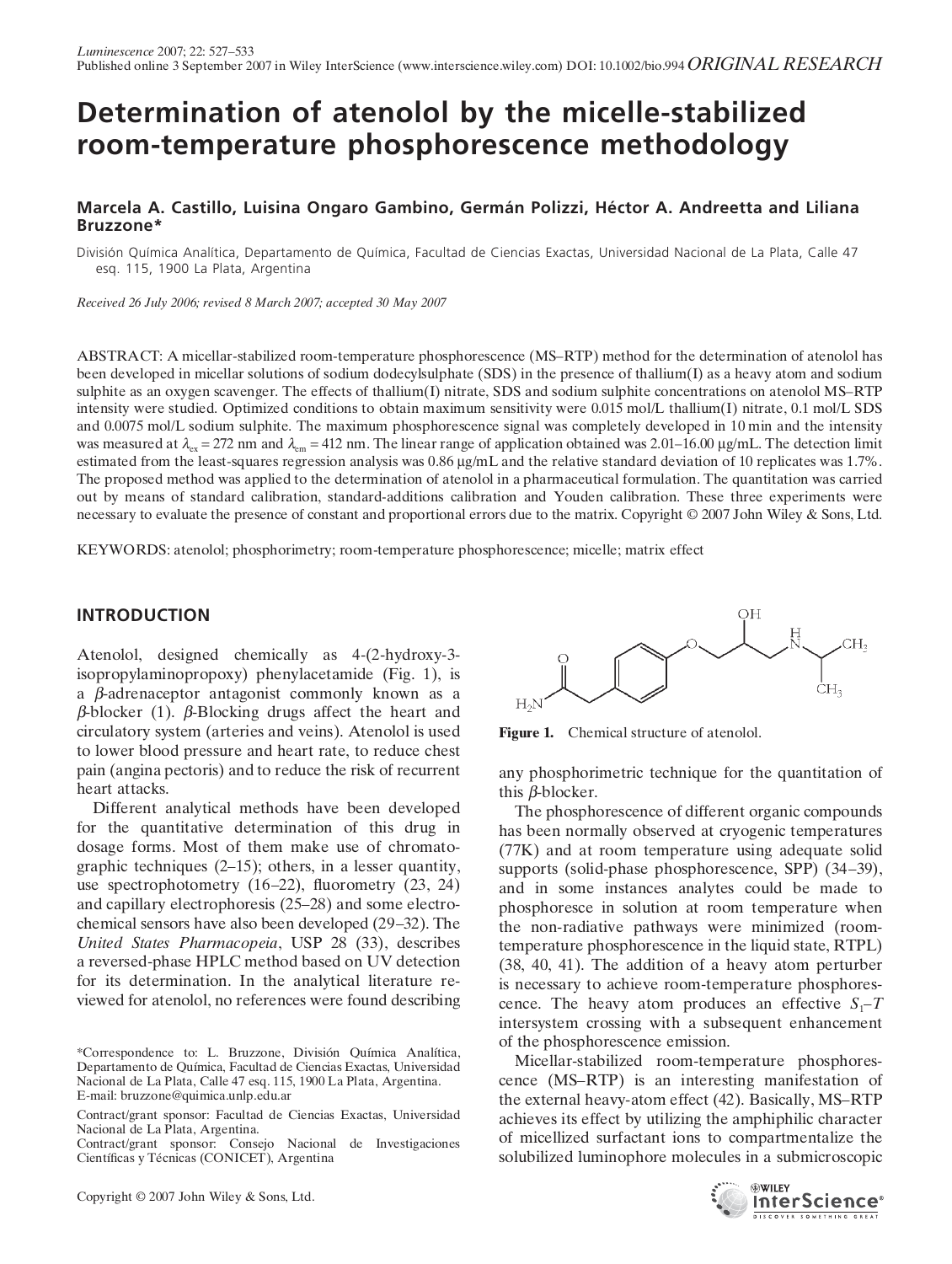region surrounded by a high concentration of heavyatom counter-ions that favours the intersystem crossing in the luminophore. As in traditional phosphorimetry, the problem associated with oxygen quenching also remains. Deoxygenation by sulphite has become a successful method (43).

In this paper, a MS–RTP method for the determination of atenolol is described. The method is based on the RTP of atenolol in aqueous sodium dodecylsulphate (SDS) using thallium(I) as an external heavy atom. The procedure is very simple and its applicability has been demonstrated in a pharmaceutical formulation.

The sample has analytical problems, due to the complex and non-reproducible matrix. Sample components different from the analyte, called the matrix, may be the cause of a disturbance that affects either the measurement system or the generated analytical signal. The detection and the correction of constant and proportional systematic errors have been extensively studied (44–46). These studies require the establishment of a standard-added curve (by application of the standard additions method) to avoid proportional errors and the measurement of the true sample 'blank' from a Youden curve to evaluate the constant errors.

# **MATERIALS AND METHODS**

## **Apparatus**

All recordings of uncorrected phosphorescence spectra and phosphorimetric measurements were carried out on a Perkin-Elmer LS-50B luminescence spectrometer equipped with a pulsed xenon lamp (10 μs half-width, 60 Hz), an R 928 photomultiplier tube and a computer working with FL Winlab software. All the measurements took place in a standard 10 mm path-length quartz cell with band path of 5 and 20 nm for the excitation and emission monochromators, respectively. A gate time of 3 ms and a delay time of 0.02 ms were used throughout.

#### **Reagents**

Thallium(I) nitrate (Alfa Inorganics Ventron, Beverly, MA, USA) was recrystallized three times from water and dried under vacuum over silica gel. As thallium(I) salts are very toxic, the analyst must take precautions.

Sodium dodecyl sulphate (SDS) 99% was supplied by Sigma (St. Louis, MO, USA) and sodium sulphite by Merck (Darmstadt, Germany). These chemicals were used as received. Atenolol was supplied by IPCA Laboratories Ltd. (India); the content was determined by the USP 28 method and was found to be 99.6%. A dosage form containing atenolol was purchased from a local market. All solutions were prepared with doubledistilled water. A working standard solution of 120 μg/ mL atenolol (60.0 mg dissolved in 500 mL water) was freshly prepared. A stock standard solution of 0.15 mol/ L thallium(I) nitrate was used. Stock standard solutions of 0.5 mol/L SDS and 0.075 mol/L sodium sulphite were prepared daily.

## **General procedure**

A suitable aliquot of the atenolol standard solution was transferred to a 10.0 mL volumetric flask. Then 2 mL 0.5 mol/L SDS, 1 mL 0.15 mol/L thallium(I) nitrate and 1 mL 0.075 mol/L sodium sulphite were successively added and made up to volume with water. Final concentrations obtained were 0.1 mol/L SDS, 0.015 mol/L thallium(I) nitrate and 0.0075 mol/L sodium sulphite. After a thorough mixing, the flask was kept in a waterbath at  $20.0 \pm 0.5^{\circ}$ C for 10 min. A portion of this solution was transferred to the quartz cell, the spectrum was recorded and the relative phosphorescence intensity was measured at wavelength of 412 nm with an excitation wavelength of 272 nm. A reagent blank lacking atenolol was prepared and measured following the same procedure.

## **Procedure for tablets**

Ten tablets were weighed in order to find the average mass of each tablet. Then the contents were powdered and homogenized; 100 mL water were added to a quantity equivalent to 100 mg atenolol. The solution was sonicated for 20 min and filtered through a 0.22 μm nylon membrane. The filtrate was placed into a 500.0 mL volumetric flask and diluted with water. Suitable aliquots of this solution were taken throughout the analysis.

## **RESULTS AND DISCUSSION**

#### **Spectral characteristics**

Figure 2 shows the MS–RTP excitation and emission spectra of atenolol in SDS micellar media using thallium(I) as heavy atom perturber and sodium sulphite as chemical deoxygenator. The MS–RTP spectrum of a blank solution prepared in the absence of atenolol was obtained under the same conditions. The excitation spectrum of atenolol corresponds to the transition from the ground singlet state to the first singlet excited state (1). In preliminary studies the emission spectrum of atenolol was recorded with an excitation wavelength of 224 nm that corresponds to the transition from the ground singlet state to the second singlet excited state. Although this transition is more intense than that finally selected, it is not adequate because of the great signal arising from the blank.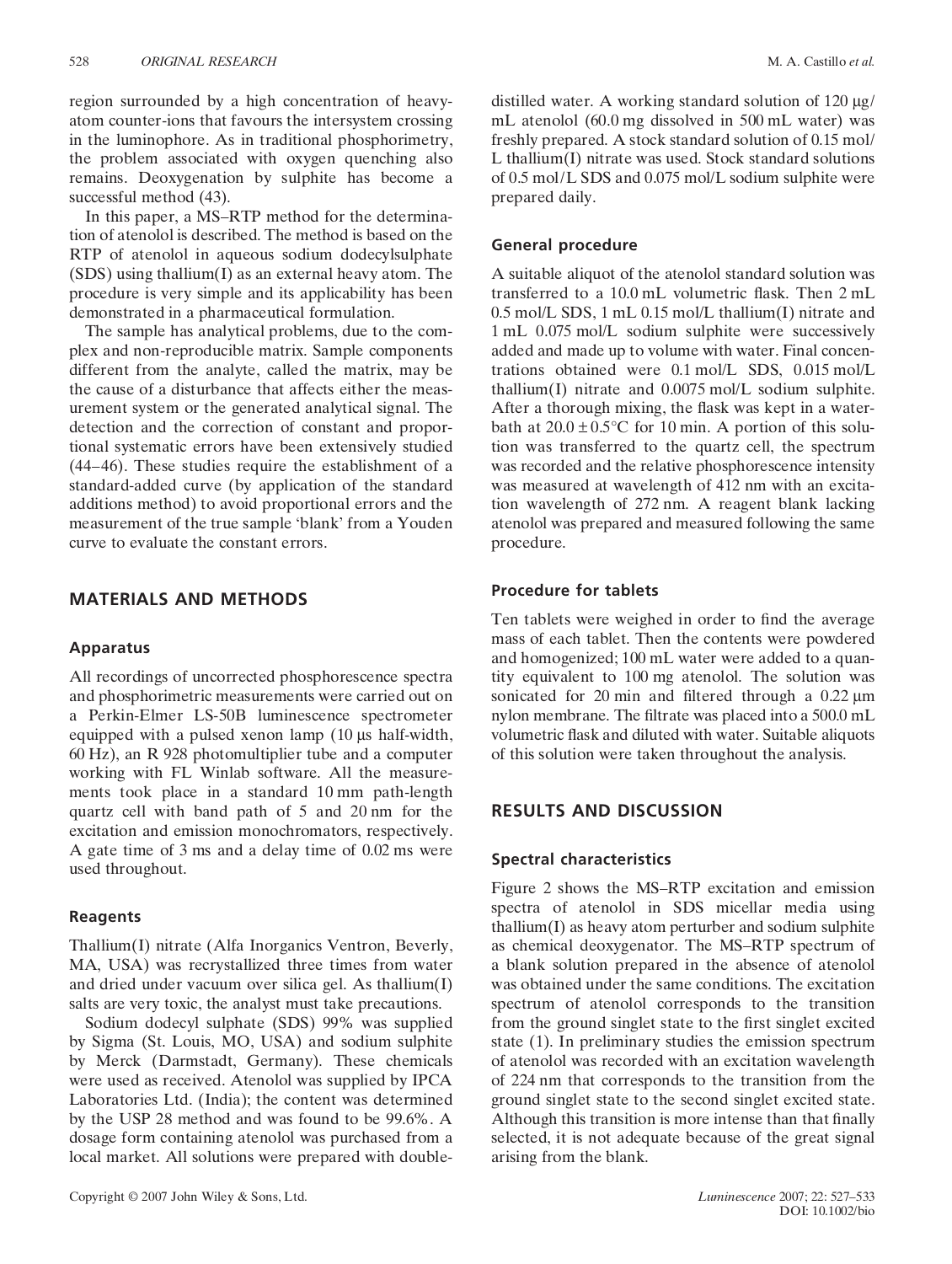

**Figure 2.** MS–RTP spectra. (a) Excitation spectrum of atenolol  $(\lambda_{em} = 412 \text{ nm})$ ; (b, c) emission spectra  $(\lambda_{ex} = 272 \text{ nm})$  of atenolol and blank solution, respectively; (d) normalized excitation and (e) difference emission spectra of atenolol. Conditions: atenolol,  $22.40 \mu\text{g/mL}$   $(8.4 \times 10^{-5} \text{ mol/L})$ ; Na<sub>2</sub>SO<sub>3</sub>, 0.0052 mol/L; SDS, 0.1 mol/L; thallium(I), 0.016 mol/L.

#### **Optimization of experimental variables**

Some experimental variables were investigated to establish the optimum conditions for the analysis. The variables studied were thallium(I) nitrate, SDS and sodium sulphite concentrations.

As thallium(I) produces an effective spin orbital coupling that favours the intersystem crossing between singlet and triplet states producing the phosphorescence emission, it is required to know the optimal concentration to be used. The effect of thallium(I) concentration on the MS–RTP signal was examined in the range 0.000– 0.030 mol/L. The results are shown in Fig. 3. The emission increased with increasing thallium(I) concentration up to 0.015 mol/L and decreased above this concentration. Therefore, 0.015 mol/L thallium(I) was selected for the present study.

The effect of SDS concentration was investigated by preparing samples with SDS concentrations in the range 0.00–0.25 mol/L. As Fig. 4 shows, the phosphorescence intensity of atenolol increased as SDS concentration increased and reached the maximum value at 0.10 mol/ L, decreasing slowly above this concentration. This is about 12 times the SDS critical micellar concentration,  $8.1 \times 10^{-3}$  mol/L (47). 0.10 mol/L SDS was selected for the subsequent work.

The behaviour of sodium sulphite as deoxygenation scavenger selected is illustrated in Fig. 5. As the concentration of sodium sulphite increased, a steep increment was observed until the concentration reached



**Figure 3.** Effect of thallium(I) nitrate concentration on the MS–RTP signal intensity. Conditions: atenolol, 25.49 μg/mL  $(9.6 \times 10^{-5} \text{ mol/L})$ ; Na<sub>2</sub>SO<sub>3</sub>, 0.0050 mol/L; SDS, 0.1 mol/L.

0.0075 mol/L. This concentration was chosen as the optimal value. The decrease in the signal for higher concentrations of the scavenger was produced by the displacement of thallium(I) from the micelle because of the high concentration of sodium in the solution (43). The system under study did not require buffering the solutions because MS–RTP intensities were higher when the pH was about 5.0–6.5.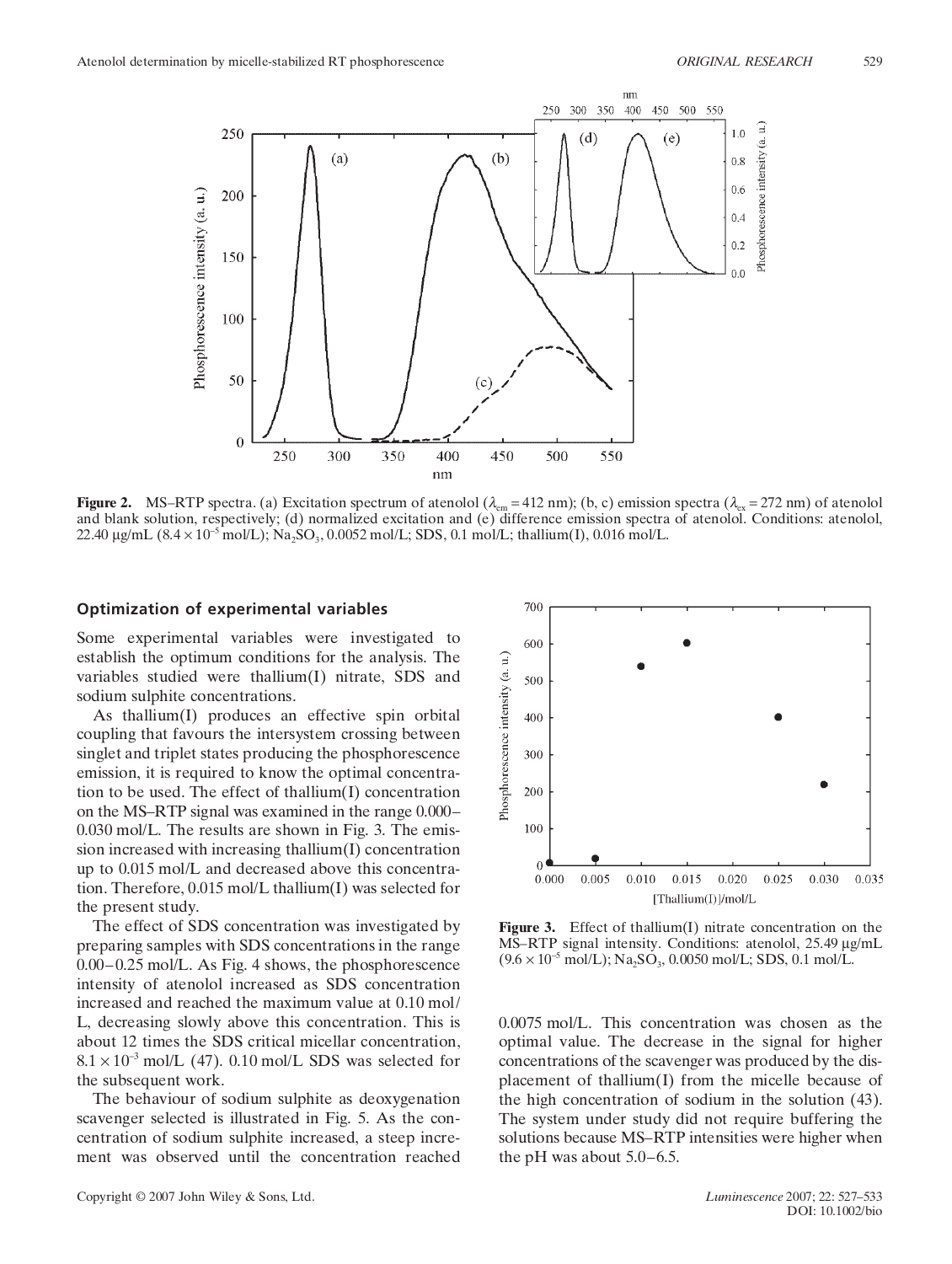

**Figure 4.** Variation of phosphorescence intensity of atenolol with SDS concentration. Conditions: atenolol, 25.49 μg/mL  $(9.6 \times 10^{-5} \text{ mol/L})$ ; Na<sub>2</sub>SO<sub>3</sub>, 0.0075 mol/L; thallium(I), 0.015 mol/ L.



**Figure 5.** Behaviour of phosphorescence intensity of atenolol with respect to sodium sulphite concentration. Conditions: atenolol, 25.49 μg/mL ( $9.6 \times 10^{-5}$  mol/L); thallium(I), 0.015 mol/ L; SDS, 0.1 mol/L.

Under the optimal operating conditions outlined above, the maximum phosphorescence signal appeared after 10 min and remained stable for at least 60 min.

### **Interfering effects**

In order to assess the possibility of analytical application of the method, the effects of some common excipients present in the studied formulation were investigated. The specificity of this determination was evaluated by adding some compounds used in atenolol processing (magnesium stearate, dioctyl sodium sulphosuccinate and corn starch) and tested to see whether the added



**Figure 6.** Influence of some commercial excipients on the phosphorescence intensity of atenolol  $(\Box)$ , magnesium stearate  $(\mathbb{Z})$ , dioctyl sodium sulphosuccinate  $(\mathbb{S})$  and corn starch ( $\mathcal{B}$ ). Conditions: atenolol, 8.0 μg/mL (3 × 10<sup>-5</sup> mol/L); [excipient]/[atenolol], w/w.

excipients affected the MS–RTP signal of atenolol. Figure 6 shows the results obtained. The signal suffered the same increment (ca. 16%) when dioctyl sodium sulphosuccinate and corn starch were tested in different proportions with respect to atenolol. A slight decrease (ca. 6%) was observed for low levels of magnesium stearate and a subsequent increment (ca. 16%) for the highest level studied.

#### **Analytical characteristics**

The introduction of a novel analytical method must be supported by consistent information about its quantitative potentialities; this is critical for whoever considers its utilization for a specific application (48). The analytical figures of merit evaluated for the proposed method were the detection and quantitation limits, the linear range and the repeatability. All this information were deduced from the results of a calibration graph with several replicates at each analyte level.

The optimized procedure was applied to adequate aliquots of the 120 μg/mL atenolol standard solution. The final concentrations of the standards (*C*<sup>i</sup> ) subjected to the analysis were in the range 0.53–26.63 μg/mL. The response standard deviations at each analyte level (*s*<sup>i</sup> ) were estimated from the replicate values of the phosphorescence intensity  $(P_i)$ ; it was verified graphically that  $s_i$ shows uniformity and the homocedasticity of the data was confirmed by means of the Cochran's test (49). The fit of  $P_i$  to  $C_i$  was therefore carried out by means of leastsquares regression analysis.

The linear range of the calibration plot was estimated according to the *F*-test for the lack of fit (49), at a 0.05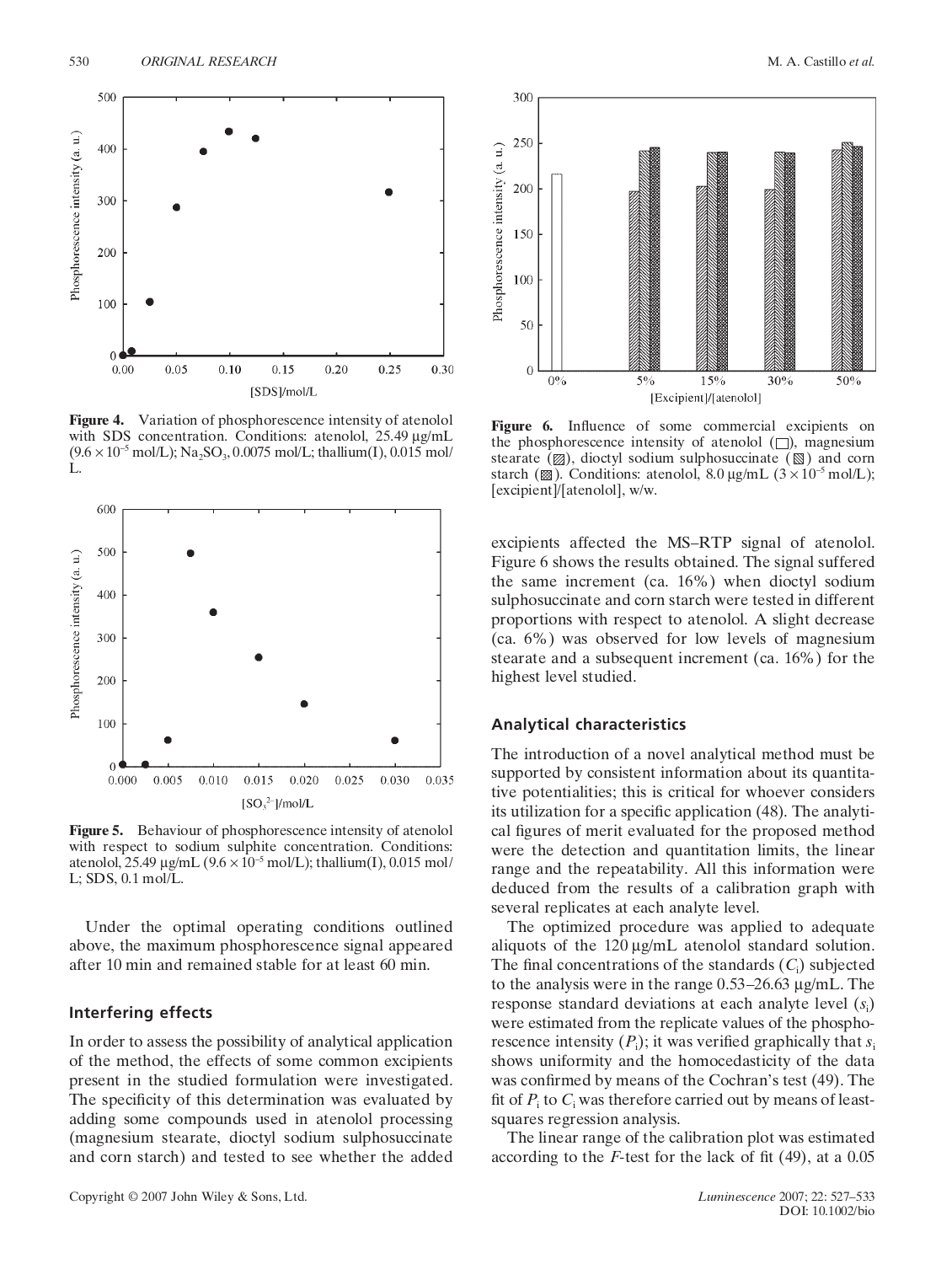|             |                     |                    |           |        |                          | $\sqrt{ }$       |                                 |                 |
|-------------|---------------------|--------------------|-----------|--------|--------------------------|------------------|---------------------------------|-----------------|
| $n^{\rm a}$ | Intercept $\pm s^b$ | Slope $\pm s^b$    | $S_{P/C}$ |        | $\mathrm{UL}^\mathrm{e}$ | LSR <sup>g</sup> | $\bigcap$ $\Delta$ <sup>h</sup> | LO <sup>i</sup> |
| 50          | $12.612 \pm 1.237$  | $24.495 \pm 0.235$ | 6.182     | 0.9977 | 16.00                    | 0.86             | 0.76                            | 2.01            |

**Table 1. Results of the least-squares regression of phosphorescence intensity (***Pi***/a.u.) against atenolol concentration (***Ci***/**μ**g/mL), upper limit of the linear range, detection limit and quantitation limit**

a Number of calibration data points.

b Standard deviation.

c Residual standard deviation.

d Correlation coefficient.

e Upper limit of the linear range.

f Detection limit, calculated from the:

g Least squares regression analysis, calculated from the:

<sup>h</sup>Classic approach.

i Quantitation limit.

significance level. The results of the regression analysis through points below the upper limit of the linear range are gathered in Table 1.

The detection limit was estimated from the prediction bands calculated in the least-squares regression analysis, following calculation procedures given by Zorn and co-workers (50). Its value is compared in Table 1 with that obtained by the classical approach, in which the limit of detection is defined as the analyte concentration that gives a signal equal to the blank signal plus three standard deviations of the blank (51). No significant difference between both values could be detected by means of a *t*-test, at a 0.05 significance level. The quantitation limit was calculated as the analyte level at which the relative standard deviation  $(RSD = s_i/P_i)$  is 0.10 (48).

In order to study the precision of the method, 10 aliquots of the same standard, containing 5.11 μg/mL atenolol, were separately treated according to the optimized procedure and measured on the same day; a RSD of 1.7% was obtained.

#### **Analytical application**

To investigate the applicability of the proposed method to real samples, we analysed atenolol in tablets. As Fig. 6 shows, the MS–RTP signal of atenolol was affected by some compounds used in tablet processing. Therefore, calculation methods that enable correction for matrix effects, such as those proposed by Cardone (44) and Castells *et al.* (45), must be used for the quantitative evaluation of atenolol in pharmaceutical formulations. Three calibration experiments, standard calibration, standard-additions calibration and Youden calibration, are required to obtain the data set necessary to carry out the corresponding statistical protocol (Fig. 7). The calibration samples were analyzed according to the optimized analytical procedure.

The first calibration experiment was to obtain the standard calibration plot. Adequate aliquots of the atenolol standard solution were transferred to a series of 10.0 mL calibrated flasks in order to attain a final



**Figure 7.** Calibration graphs:  $(\Box)$  standard;  $(\triangle)$  standard additions and  $(\bullet)$  Youden plot (μg/mL refers to the amounts of atenolol standard, atenolol added and sample per mL solution, respectively).

concentration range of 0.00–13.32 μg/mL. Table 2 shows the statistical parameters obtained after applying leastsquares linear regression analysis to this dataset.

The extrapolation to zero amount of response measured in the presence of finite amounts of analyte is an estimate of the *standard blank* or *reactive blank*. In our study, the intercept on the ordinate was significantly different from zero, indicating that a constant error, independent of the analyte amount, contributed to the analytical signal.

Contents of atenolol in the formulation were roughly estimated by means of the corresponding standard calibration plot. Then, the standard additions calibration was applied. Equal volumes of the sample solution were spiked with the atenolol standard solution at 0%, 50%, 100%, 150% and 250% of the expected level. Linear least-squares regression of analytical signal vs. amount of atenolol added was established (Table 2). The slopes of the standard calibration line and the standard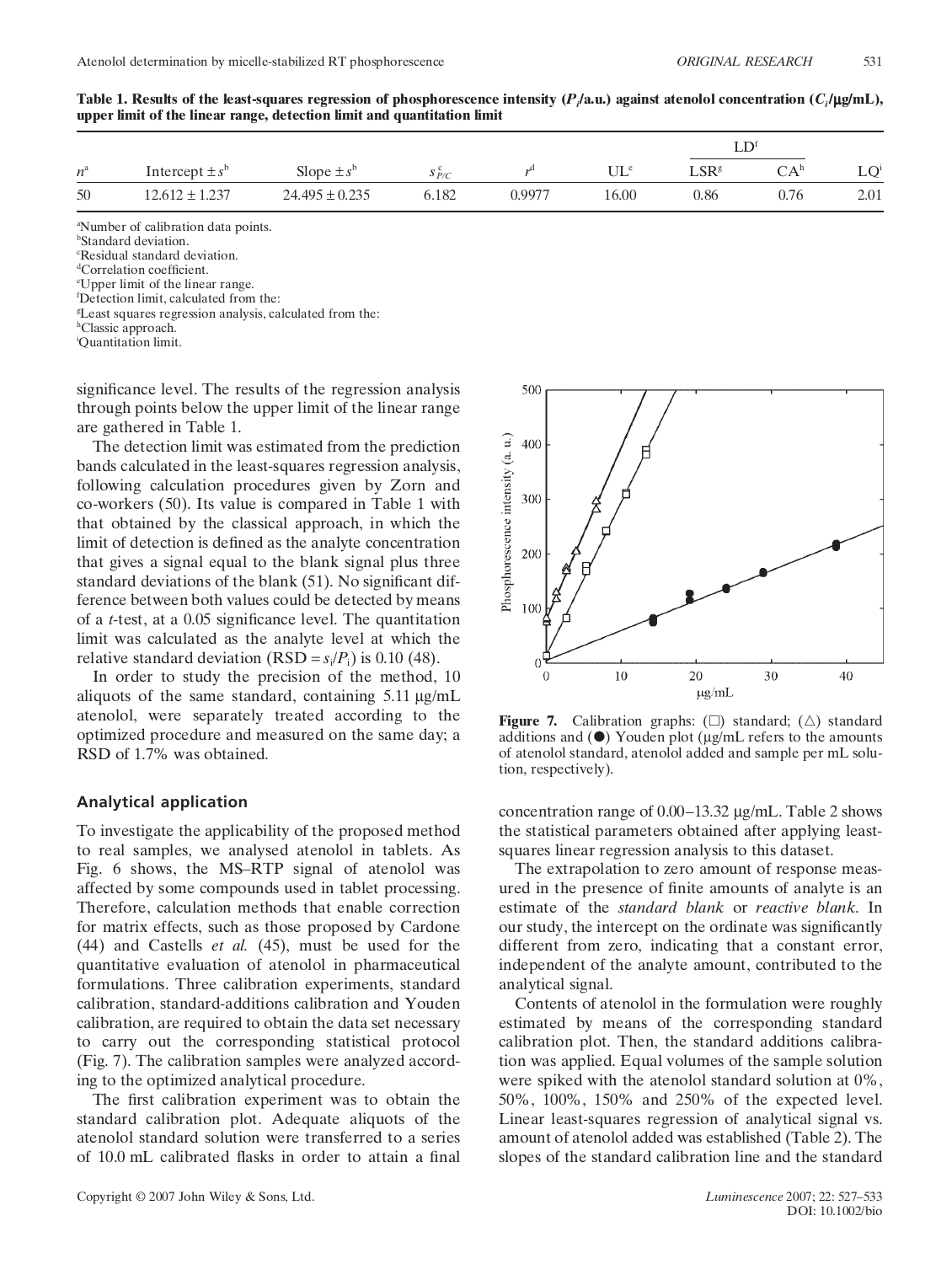| Type of calibration | $n^{\circ}$ | Intercept $\pm s^b$ | Slope $\pm s^b$  | $S_{P/C}$ |        |
|---------------------|-------------|---------------------|------------------|-----------|--------|
| Standard            |             | $14.730 \pm 3.256$  | $28.041 + 0.404$ | 6.363     | 0.9990 |
| Standard additions  |             | $81.186 + 2.462$    | $31.400 + 0.725$ | 5.926     | 0.9973 |
| Youden              |             | $5.491 \pm 5.590$   | $5.488 + 0.226$  | 6.761     | 0.9916 |

#### **Table 2. Results of the least-squares regression analysis of the three calibration graphs**

a Number of calibration data points.

b Standard deviation.

c Residual standard deviation.

d Correlation coefficient.

additions line were compared by means of a *t*-test. The pharmaceutical formulation showed significant differences with the standards, indicating the presence of an analyte/matrix interactional effect.

The Youden calibration plot was constructed with increasing amounts of sample. Therefore, five different aliquots of the ground tablets solution were treated according to the optimized procedure. The Youden plot is a representation of signal response against amount of sample. The intercept on the ordinate of the Youden plot is known as the *total Youden blank* and estimates constant errors, such as those associated with the reactive blank and those arising from the presence of the matrix. The difference between this intercept and that of the standard plot is called the *Youden blank* and indicates a bias exclusively due to sample matrix effect. As both plots were obtained from different independent variables, it was not possible to compare their corresponding intercepts by means of a statistical test. In our study, the existence of the above-mentioned difference was assumed because the value of the Youden calibration intercept was not included within the confidence interval value of the standard calibration intercept (46).

The content of atenolol was calculated from the ratio of the difference between the ordinate intercepts of the standard additions and the Youden plots to the slope of the standard additions plot. The assay result was  $22.6 \pm 0.4$  mg atenolol/tablet. This value agreed with the nominal content (25 mg/tablet) and with that obtained by the official method of the USP 28 (21.3 mg/tablet) (33).

# **CONCLUSION**

A new and highly sensitive method has been developed for the determination of atenolol. The developed method is suitable for the routine assay and quality control of pharmaceuticals. Furthermore, this method is simpler and less time consuming than the proposed HPLC official method.

Matrix effects are overcome by means of a careful quantitative evaluation. A Youden calibration and a standard additions calibration, together with the standard

calibration, are necessary to take into account the constant and proportional errors associated with the presence of matrix.

# **Acknowledgements**

The authors wish to thank the Facultad de Ciencias Exactas, Universidad Nacional de La Plata, Argentina, for partial financial support. M.A.C. is a member of the Carrera del Investigador, CONICET (Consejo Nacional de Investigaciones Científicas y Técnicas de la República Argentina).

# **REFERENCES**

- 1. Čaplar V, Mikotić-Mihun Z, Hofman H, Kuftinec J, Kajfež F, Nagl A, Blažević N. In *Analytical Profiles of Drug Substances*, vol 13, Florey K (ed.). Academic Press: New York, 1983; 1–25.
- 2. Braza AJ, Modamio P, Mariño EL. Two reproducible and sensitive liquid chromatographic methods to quantify atenolol and propranolol in human plasma and determination of their associated analytical error functions. *J. Chromatogr. B* 2000; **738**: 225–231.
- 3. Mišl'anová C, Hutta M. Influence of various biological matrices (plasma, blood microdialysate) on chromatographic performance in the determination of  $\beta$ -blockers using an alkyl–diol silica precolumn for sample clean-up. *J. Chromatogr. B* 2001; **765**: 167– 177.
- 4. Singh AK, Kedor-Hackmann ER, Santoro MI. Development and validation of a chiral liquid chromatographic method for the determination of atenolol and metoprolol enantiomers in tablet preparations. *J. AOAC Int.* 2001; **84**: 1724 –1729.
- 5. Ternes TA. Analytical methods for the determination of pharmaceuticals in aqueous environmental samples. *Trends Anal. Chem.* 2001; **20**: 419–434.
- 6. Ranta V-P, Toropainen E, Talvitie A, Auriola S, Urtti A. Simultaneous determination of eight β-blockers by gradient highperformance liquid chromatography with combined ultraviolet and fluorescence detection in corneal permeability studies *in vitro*. *J. Chromatogr. B* 2002; **772**: 81–87.
- 7. Dupuis C, Gaulier JM, Pelissier-Alicot AL, Marquet P, Lachatre G. Determination of three beta-blockers in biofluids and solid tissues by liquid chromatography–electrospray–mass spectrometry. *J. Anal. Toxicol.* 2004; **28**: 674–679.
- 8. Augustijns P, Mols R. HPLC with programmed wavelength fluorescence detection for the simultaneous determination of marker compounds of integrity and P-gp functionality in the Caco-2 intestinal absorption model. *J. Pharm. Biomed. Anal.* 2004; **34**: 971–978.
- 9. Delamoye M, Duverneuil C, Paraire F, Mazancourt P, Alvarez JC. Simultaneous determination of thirteen beta-blockers and one metabolite by gradient high-performance liquid chromatography with photodiode-array UV detection. *Forens. Sci. Int.* 2004; **141**:  $23 - 31$ .